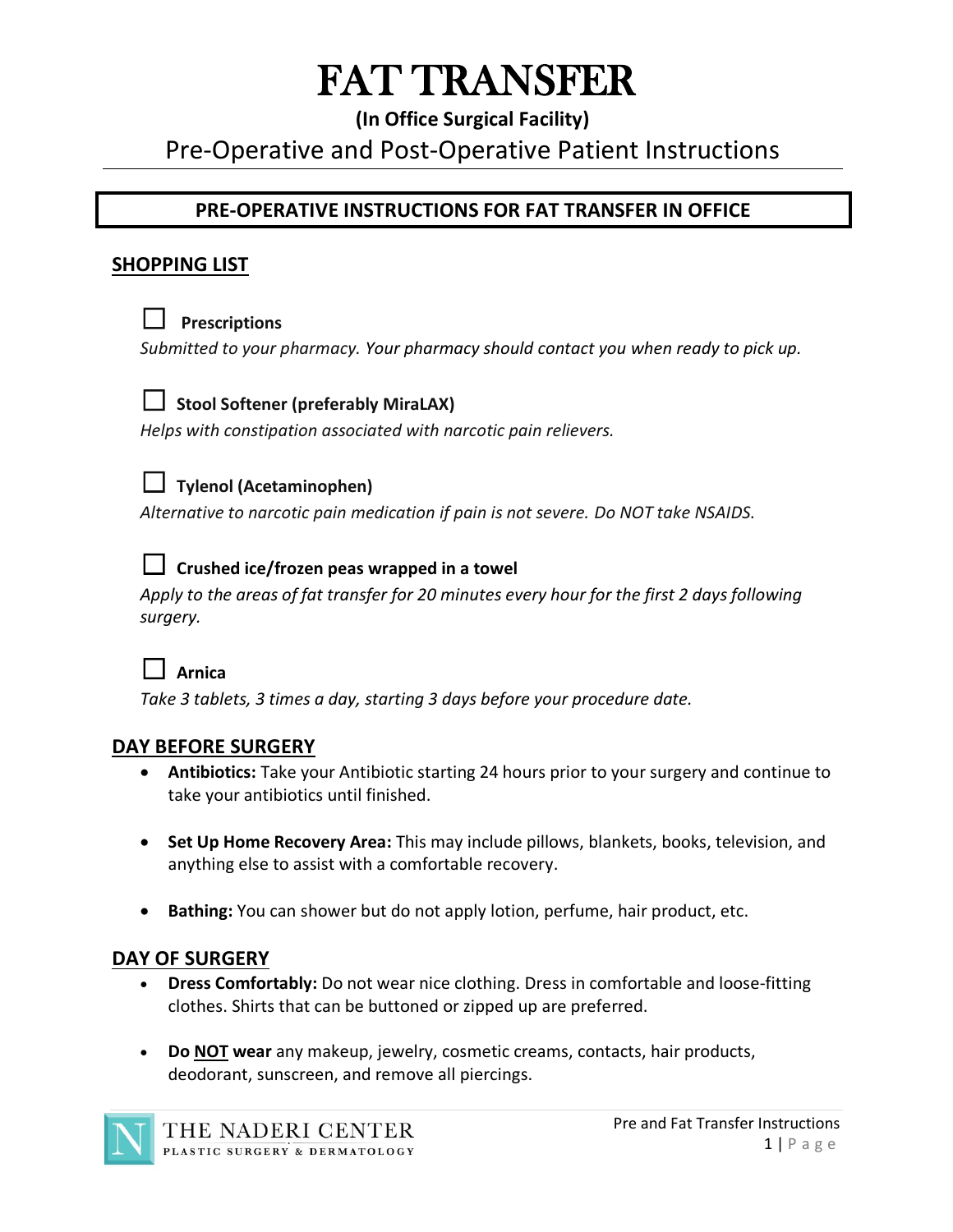- **Premedication:** You will be advised to take 1-2 tablets of Valium about 1 hour prior to your procedure time. Bring the rest of your Valium and pain medications with you to the office the day of your surgery.
- **Arrival to Office:** Have someone accompany you to and from the office. Arrive at the pre-designated time and bring your medications with you.

## **POST-OPERATIVE INSTRUCTIONS FOR FAT TRANSFER**

#### **NIGHT OF SURGERY**

- **Movement:** Make sure you are up and walking around immediately after your surgery. When lying down in bed or on the couch, make sure you are moving your legs and ankles. Take deep breaths frequently to keep your lungs clear.
- **Sleep:** Sleep on your back with your head elevated about 30-40 degrees (2-3 pillows). Do not sleep on your side. Keeping your body more upright will minimize swelling. Continue this for one to two weeks.

#### **MEDICATIONS**

- **Antibiotic:** Start your antibiotics 24 hours prior to your surgery and take all tablets as prescribed until finished.
- **Premedication:** You will be advised to take 1-2 tablets of valium about 1 hour prior to your procedure time. Bring the rest of your Valium and pain medications with you to the office the day of your surgery.
- **Pain Medication:** You will be prescribed a pain medication for post-operative pain control. If your discomfort after surgery is not strong you are welcomed to take Tylenol in place of the prescribed medication. Do not take Tylenol with the pain medication, often the medication you are prescribed will have Tylenol in it. **Do not exceed 4,000 mg of Tylenol in any 24-hour period.** Take medication with food to minimize risk of nausea.
- **Constipation:** You will experience constipation if taking narcotic pain relievers. MiraLAX or other over the counter laxatives are recommended. Do not wait to take until you are constipated. Begin treatment with narcotic use.
- **Medications to Avoid:** Take only medications approved or prescribed by your surgeon. Avoid medications containing aspirin or ibuprofen (Advil, Motrin, Naproxen) for 2 weeks before and after surgery. These medications may increase bleeding.
- **Substances to Avoid:** Avoid alcohol, nicotine, and caffeine, for these will dramatically slow the healing process.

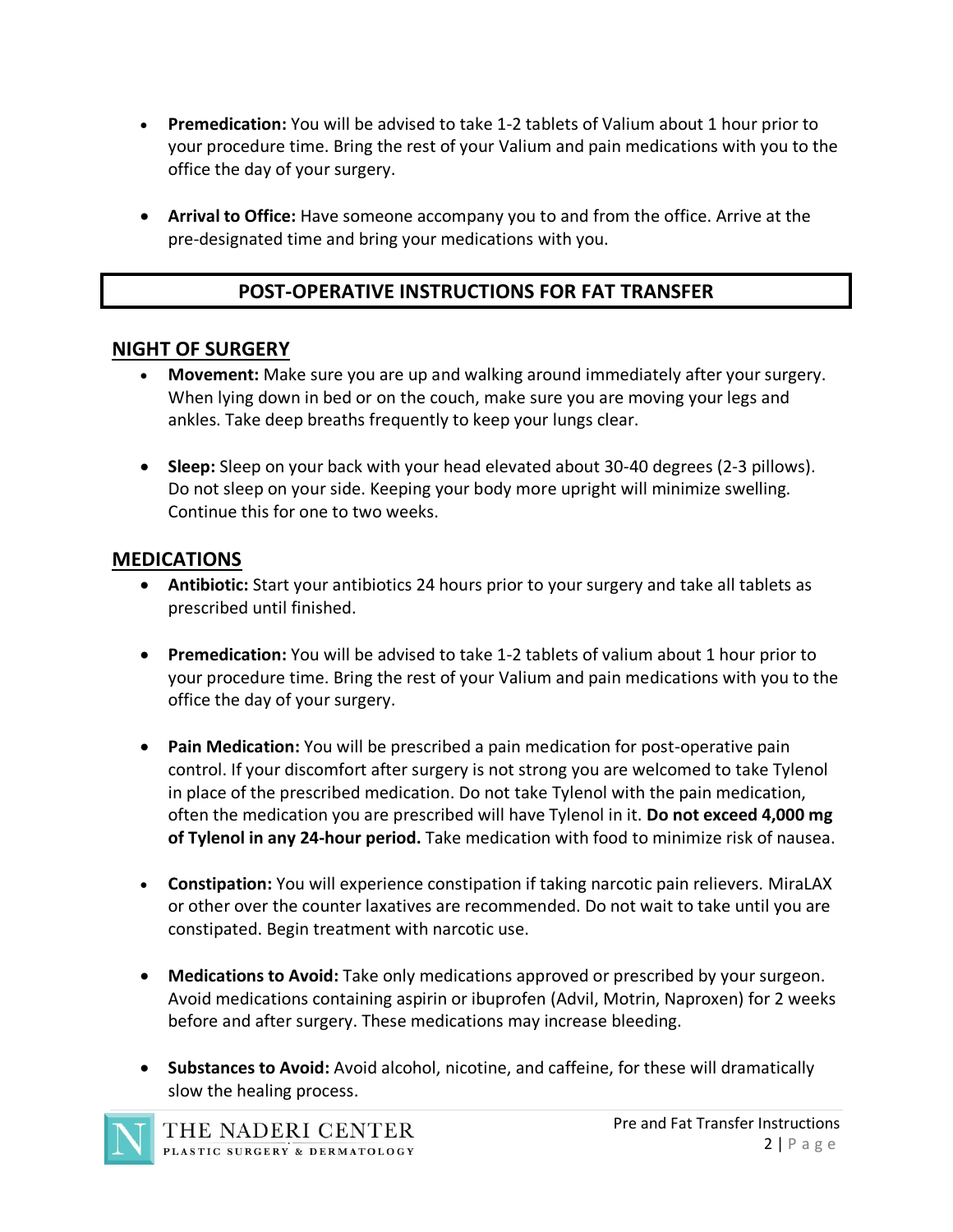#### **NUTRITION**

- **Diet:** A light low-fat diet is best after surgery. You may start a regular diet after your surgery if you are not feeling nauseous or vomiting.
- **Hydration:** Stay hydrated by drinking 8 -10 glasses of water a day. Avoid alcohol while you are still having to take pain medications.

## **ACTIVITY**

- **Physical Activity:** Normal daily activity may be resumed a few days after surgery. Avoid bending, lifting, or straining for one to two weeks. Be extremely careful if wearing any "pull-over the head" clothing.
- **Exercise:** Light physical activity may be resumed 2-3 weeks after surgery. Remember to start easy and build back up to your previous exercise levels. At 6 - 8 weeks or when further instructed by your surgeon, more intense exercise can be started. Just know that swelling may transiently be worse with exercise.
- **Driving:** Do NOT operate a vehicle or make important decisions until you have been off pain medications for 24 hours. Use good judgment.
- **Return to work:** Most patients require approximately 5-7 days off work depending on their job responsibilities and the amount of physical contact your job involves.
- **Travel:** Automobile travel can resume immediately though frequent breaks are needed, approximately every 2 hours to prevent blood pooling and clots. Airline travel is restricted until 1 week postop. You will notice increased swelling with airline travel, and this can happen even 6-8 weeks postop due to the pressure changes.

## **BATHING**

- **Showering:** You may wash your hair and face as usual the next day after your surgery.
- **Hot Tubs/Baths/Swimming Pools:** No tub baths or Jacuzzi until your incisions have healed, and approved by your surgeon, which is usually around 2 weeks. It is best to wait one month for hot tubs as they tend to have more bacteria than regular chlorinated swimming pools.

## **HOW TO TAKE CARE OF YOUR INCISIONS**

• **Puncture Marks:** Fat transfer entry points, that resemble a puncture mark, will be found in a few spots on the face. Apply an antibiotic ointment (Bacitracin, Neosporin, etc.) to these areas until the areas have completely healed.

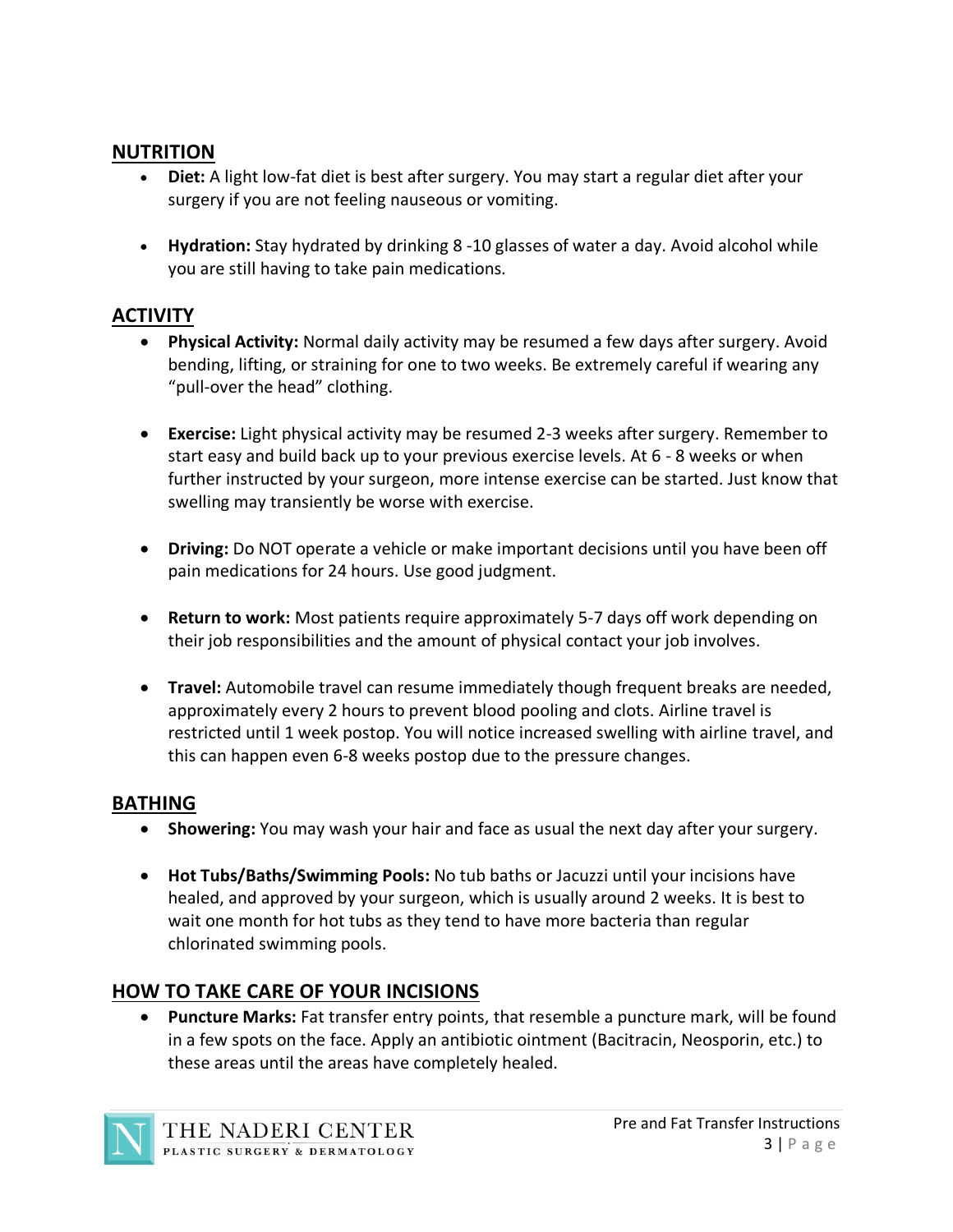- **Incisions:** Small incision lines may be found on the areas where fat was harvested. There will be a tape dressing over these areas. Keep these intact until removed at your post-op appointment. Your surgeon will remove all necessary stitches at that time as well.
- **Sun Exposure:** Avoid and minimize sun exposure. Use SPF 30 or greater when outdoors. Even a mild sunburn can worsen swelling, irritate an incision that is healing, and cause permanent scar discoloration.

### **WHAT TO EXPECT**

- **Drainage:** Some mild bleeding and/or drainage is not unusual at the incision sites or puncture areas the first few days after surgery. You may use gauze or a light pad to reinforce post-op dressings if this occurs.
- **Bruising:** You can expect to have bruising. Most bruises will heal after about 2-3 weeks. The bruise will go from a purplish color to a yellow/green shade as it starts to resolve.
- **Swelling:** Swelling is to be expected for weeks and sometimes months. The swelling can improve with intermittent rest and use of the headband. Exercise and physical activity can transiently worsen swelling but is encouraged. Cold compresses will help minimize swelling.
- **Itching:** Itching at the puncture sites and incision sites is normal for a few days. You may take Benadryl to help with this.
- **Pain:** It is normal to experience tightness, pressure, shooting pain, soreness, and fatigue for several days to weeks following surgery as you recover.
- **Sensory Changes in Skin:** You may feel numbness around puncture and/or incision sites. This is normal and should subsides after a few weeks.
- **Weak or Dizzy:** You may experience some weakness or dizziness. This may be more evident if you try to stand up too quickly. Take a minute to go from lying down to standing. The sensation of feeling lightheaded will get better in a few days as well as by staying well hydrated.

#### **DO NOT'S**

- **DO NOT place anything frozen directly on the skin**, make sure it is wrapped in gauze pads, a towel, etc.
- **DO NOT soak in baths, jacuzzies, or hot tubs**, or submerge your face in water until all incisions have fully healed.